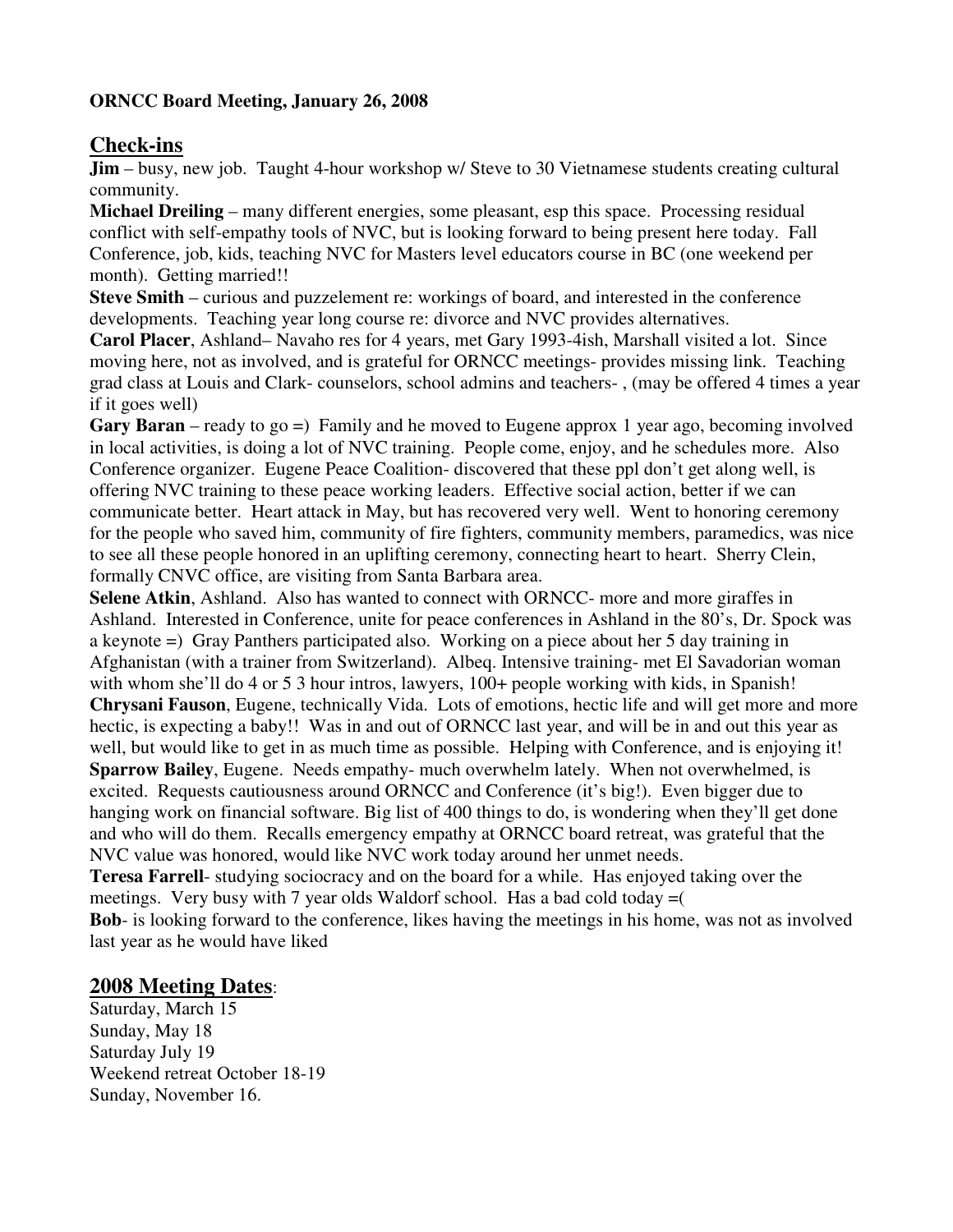Every other month, third weekend, alternating Sat and Sun, beginning January of each year. Exceptions modified. (This should be Sunday today, technically).

## **Next Meeting:**

#### **Where/When**

March 15, at Gary Baran's house in Eugene. 10am-4pm

## **Food**

Lunch style potluck. Please note that some of us have certain dietary restrictions or choices, so if you want your food to be eaten by the largest amount of people, please: No dairy (milk, cheese, etc)

No eggs No garlic No onions No wheat Organic is good Fair Trade chocolate is preferred.

If your food contribution contains dairy, eggs, garlic, onions, or wheat, please tell us so we know.

## **Agenda Items**

- Approve Nov and Jan minutes (you're looking at the Jan minutes. Nov minutes may not have been sent out yet?)
- Discuss meeting dates (particularly May due to a number of conflicts) and determine locations.
- Continue discussion of ORNCC/CNVC suggestion (see minutes below- "Relationship Between ORNCC-CNVC)
- Email lists- how do trainers utilize ORNCC email list? Does ORNCC send list to CNVC? (some discussion in minutes below in "Meet ORNCC")

# **Treasurer's Report**

\$37,000 at start of 2007. Now we have  $\sim$  \$27,000, most of which was spent on Conference. ORNCC specific expenses, a few thousand (legal fees, credit card processing fees, monthly internet for Stuart – nearly \$1,000 combined). Will have a VERY detailed report by the next meeting – will email out report too. Money market and checking- took all money market money and put into checking. Money for Conference came from checking. No more money market account. In April, our CD will come - \$20,000.

# **Treasurer's Request**

Sparrow's laptop has been dying for months, and delayed getting a new one. Her new computer requires an updated version of Quick Books. \$450 for new version (\$400 for nonprofit). Bob maybe can get a discount on software - \$350. Michael suggests- with taxes coming up, Sparrow will be very busy- maybe we could hire someone to do this work on XP (who already has quick books). Proposal- \$280-\$350 to purchase new software. Bob will follow up to see if he can get discount. Consent = yes, go for it!

Update- New Quick Books purchased for Sparrow, **Treasurers Report emailed out February 7**.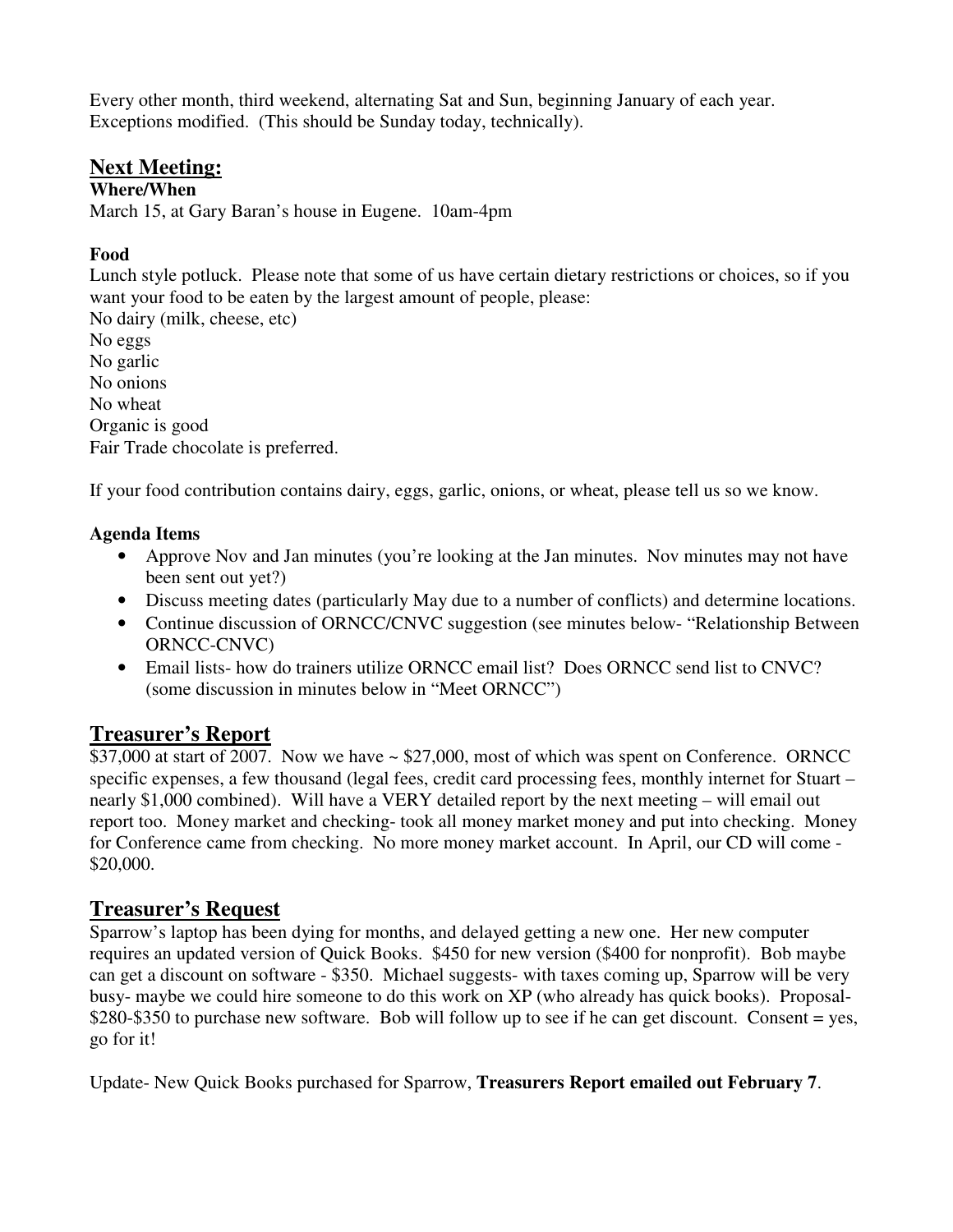# **Overview of ORNCC**

### **How it all went down**:

Michael says: ORNCC emerged following 1<sup>st</sup> Marshall training in Ashland that Michael attended in 2000, wanted to bring him to Eugene. Sought volunteers, brought Marshall. Good turnout, great success! Invitation during that event to form a regional Oregon state organization for follow up NVC trainings. Stuart, Bryn, and others. Sophia and Karen too. Let's form a non-profit! Began meeting regularly and going through govt approval. Brought Marshall back again to Eugene and Portland.

### **Recent History:**

All volunteer, but Stuart was paid for certain things.  $7<sup>th</sup>$  year since main inception. We now have our 501c3 status. 1000s of people have been exposed to the work of NVC. John Cunningham (also a founder), Holley, now Gary, Portland- Susan, now Selene. Broadening the circle of NVC organizers, teachers, trainers and learners.

The board is primary active body, GC is membership council. Nonvoting members- not active at this time, but this option is open to us. About 5 on GC- familiar with ORNCC and NVC, commitment to ORNCC mission- help discover and elect new members. Board deals with operation and practical aspects of carrying out the vision.

### **Vision**:

- Supporting trainings in the state of Oregon for NVC consciousness, particularly Marshall.
- Connecting community/regional hubs- Bend, Eugene, Portland core teams- funneling members onto the Board for formal networking, other communication is informal. ORNCC part of west coast network- BC, Puget Sound, Bay, So Cal.
- Beyond Marshall? Projects- how to bring trainings into institutions, higher ed, other schools, etc. Connecting all spheres of human life, NVC and nonviolence- NVC in education, in politics, in parenting/family (like Steve is doing). 2008 Conference emerged, formed Coalition for Nonviolent Living- project of ORNCC. Nurture connections in a wide circle that acknowledge, inspire and celebrate nonviolence in all areas of life, and find ways for discovering NVC in these areas of life, in addition to nonviolence. Additional "Beyond Marshall" ideas were discussed at the 2007 Board Retreat and other prior meetings.

## **Future vision of ORNCC:**

Conference for now, spreading NVC, and more projects that may or may not involve Marshall. All volunteers, no paid staff, connecting with spirit of public hub for outreach and information that offers some organization beyond independent trainers doing their own thing. How do we create NVC community- statewide- probably our next project after the Conference. Historically, it's grown via concentrating on one project, then re-huddling with newer and more people, then focus on another project.

# **Meet ORNCC**

13 on Board now- 1 year terms. Some have been 7 year members, many joined last year. This year-Carol, Gary, Selene new members. GC – Teresa, Holley, Tom Happy, Michele DeLude just resigned, and Sophia. People can join GC anytime, but they've usually been following the ORNCC election schedule. Don't meet regularly, come to board meetings if they want. Stuart is state coordinator, not on Board or GC. We pay his utilities, he maintains the website and emails- including contact list of people interested in ORNCC list from trainings (send these lists to Stuart). Susan has had difficulty getting names from ORNCC to send on her own. ORNCC has agreement with trainers (documented)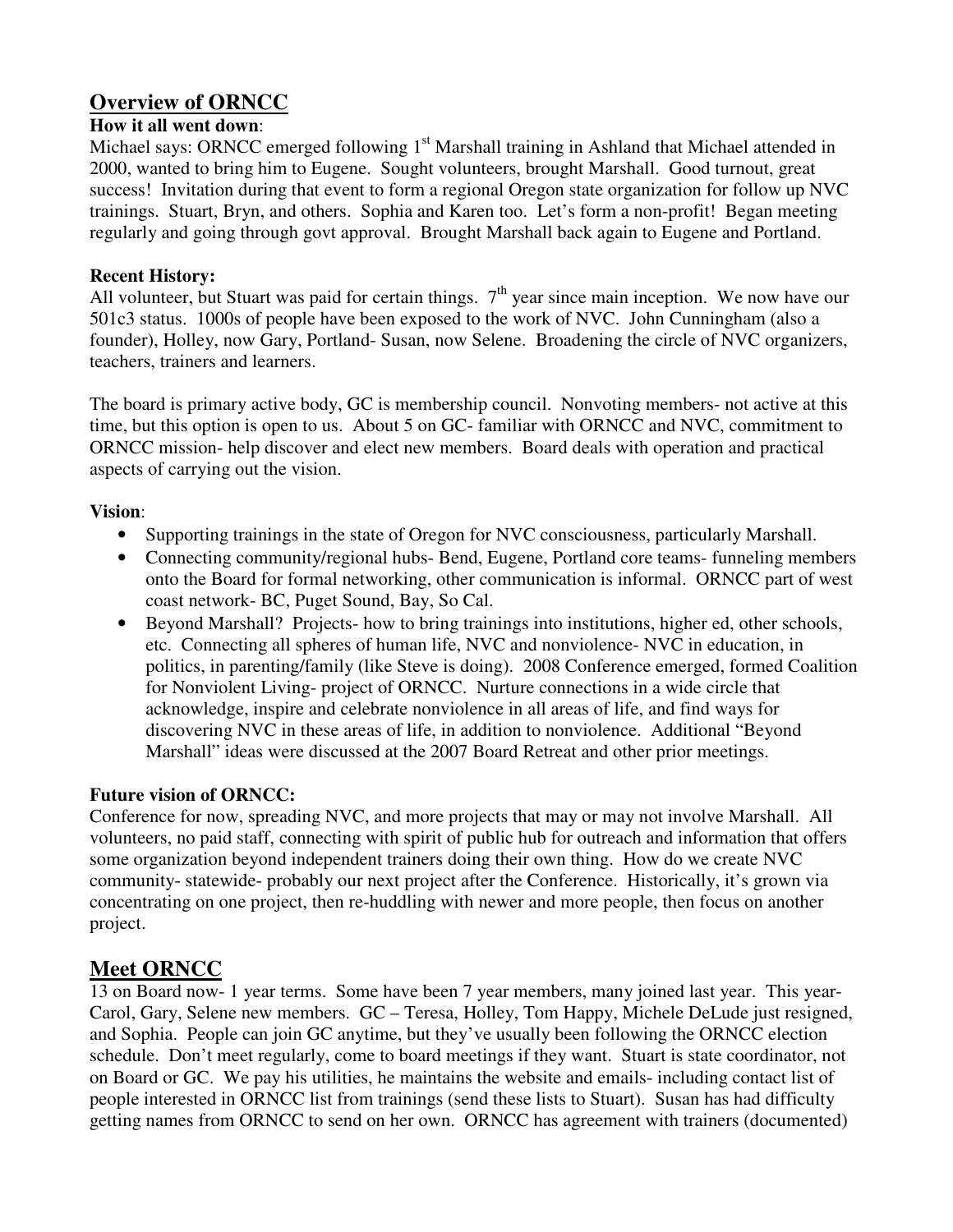that trainers go through ORNCC- ask Stuart- we have guidelines for mailing lists so that people get one email from ORNCC rather than a bunch from trainers- that is why we do not give out the list to trainers. Steve says that information is collected, but not usable. ORNCC does monthly newsletter including information to people interested in trainers – trainers send info to Stuart so it can be in the newsletter. Susan 'should' talk to Stuart for clarity. \*Add to March agenda.

Is ORNCC list sent to CNVC? Gary suggests it should be. People attend Marshall training, but info is never sent to CNVC. (Goes to March agenda as well).

Jim is regional coordinator of Portland core team, monthly meetings until a year ago, arranging Marshall visits. Lack of Marshall visits have led to fewer meetings and less business. Sparse connection over email. Connection with ORNCC- we invite them to our meetings and our website has connections to regional teams. Lots of independent trainers who are not connected with ORNCC, especially in Portland. Also in Eugene- teachers are teaching without ORNCC knowledge. Michele sharday is a certified trainer in Portland.

## **Relationship between ORNCC and CNVC**

Probably refer into subcommittee. Gary says: over the past year or longer, CNVC has been trying to create circles, communities of NVC practitioners that would be linked to CNVC- Global Coordinating Council (Jim and Jori Manske)- they hope to gain more clarity on what needs local groups have, what decisions they'd like to participate in, and how they can link with other groups. What do we (ORNCC) want as a statewide org from CNVC, and what can we offer them?

Recertification- certified trainers are asked to create a plan for social change working with an NVC circle. Gary is unaware of NVC circle in Eugene. Is ORNCC this circle? If no, why not? Gary suggests that all certified trainers in Oregon could be connected with ORNCC for recertification- or should this be regional?. NVC community gathering in Eugene (what people would like to give and receive, potluck, games, activities, etc). ORNCC 'should' be on the cutting edge of facilitating these kinds of connections. Bring to this boards attention today, then future agenda.

Jim says a few years ago, some NVC trainers went to sociocracy training, created northwest circle, met via phone for 1 year, and elected someone to be on the GCC (Jeff Brown). Not being utilized. GCC folks gave input, Marshall took group aside, voted, then told everyone how it would be. Wave of frustration and it broke down. Not much efficacy in that connection, the way it was. 6 months ago Kirsten from Denmark was asked to represent North American English speaking delegation, but that hasn't yielded results that satisfy Jim. Steve thinks (based on conversation with Marshall) that sociocracy project was abandoned by Marshall, since all they could teach us was how to have efficient meetings. Jori and Jim have commitment to sociocracy, but Marshall is unwilling to turn over leadership, where sociocracy and NVC principles butt heads. Resources necessary to connect heaven and earth (vision and practicality), CNVC does not have the capacity to connect these two, and fill in the gaps between visions and what actually happens (money, staff, participation, communication). CNVC wants trainers to be connected to groups, wants global network. What we can do- build from the ground up, **then** communicate with CNVC. Organize our own show regardless of CNVC, but eventually they would be connected. CNVC wants to create effective structures for spreading NVC, and *ORNCC is already an exemplary model of that vision*. Bob says: other than presenting ourselves, and letting people pick what they like is how we've done things, seems to work so far. Can't pull strings tight for community, but have created fertile ground for NVC spreading on it's own. Michael says: autonomous communities are important, all we can do is regional gathering of autonomous groups – create fertile ground, information hub, strategic events, and eventually an avenue for projects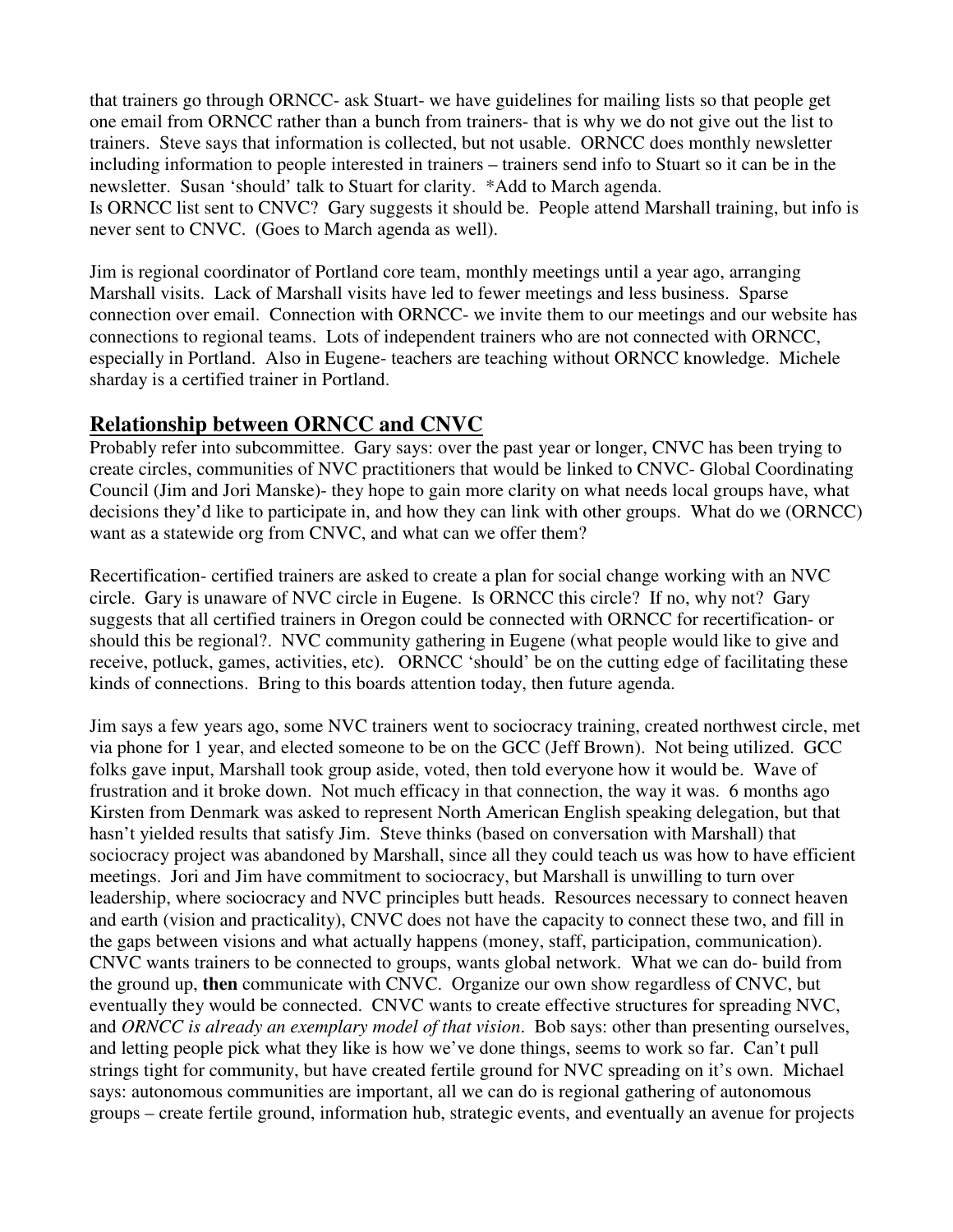through our 501c3 status ("we're trainers and we want to do a project in prisons, can orncc help?') Selene says: request from GCC to do survey of regional groups- would one of us be interested in contributing to that? Gary says Jim might be a good candidate for that. Gary proposes we declare ourselves as the circle for Oregon, many say "We are!" Survey: someone with fire for this should send ideas to ORNCC, and asks if someone would like to help, subcommittee prepares agenda items for next meeting. Selene will open survey and will see if she can do it alone, and will email her reactions to Gary and Michael.

Carol has strong need for community events, (as Gary suggested above), this organization didn't happen in Flagstaff- wants to be a part of community building events. Future topic: Carol wants to host Portland NVC community event, feels sad about the amount of individual work w/o connection. Steve asks: Could ORNCC provide mutual support to Oregon regional circles, including Portland? This has happened, but not recently.

# **Elections of Officers**

Treasurer- Sparrow Bailey Secretary- Megan Hinkel Vice President- Michael Dreiling We present consent to these nominations.

President- Michael acting President until then. We good naturedly nominate members who are not present to be president.

Update: Lisa Marie happily accepts to un-reign/CO-reign as president

## **Lunch**

Ah…sharing DELICIOUS food and NVC chit chat, topics ranged from child abuse to the infinitesimal size of our planet when you think about how big the universe really is, from upcoming weddings, babies and other major life changes, to food combining (you're not supposed to mix proteins with carbs, which basically rules out any sort of traditional sandwhich). Collectively, we talked about many things, and connected as friends.

# **2008 Conference**

## **Marshall**

We spent a good deal of time talking about the best ways to utilize Marshalls time. We sent a schedule (below) to Deanna, and she said it's fine. \*Next step- determine content of workshops, and adapt either Friday or Saturday to fit better with general conference schedule.

## **Thursday, September 11, 7am-3pm**

7:00am-8:30am LIFE Breakfast 9:00am-3:00pmPre-conference Training, Marshall Rosenberg, 9:00am-3:00pm

- 3:00pm-6:00pm- Early Dinner, Meet and Greet, Mingling (Marshall and Valentina may wish to participate in this or not)
- 6:00pm- Welcome keynote by another speaker (NOT Marshall)
- 7:00pm Interfaith Service (Marshall and Valentina may wish to attend this or not)

## **Friday, September 12**